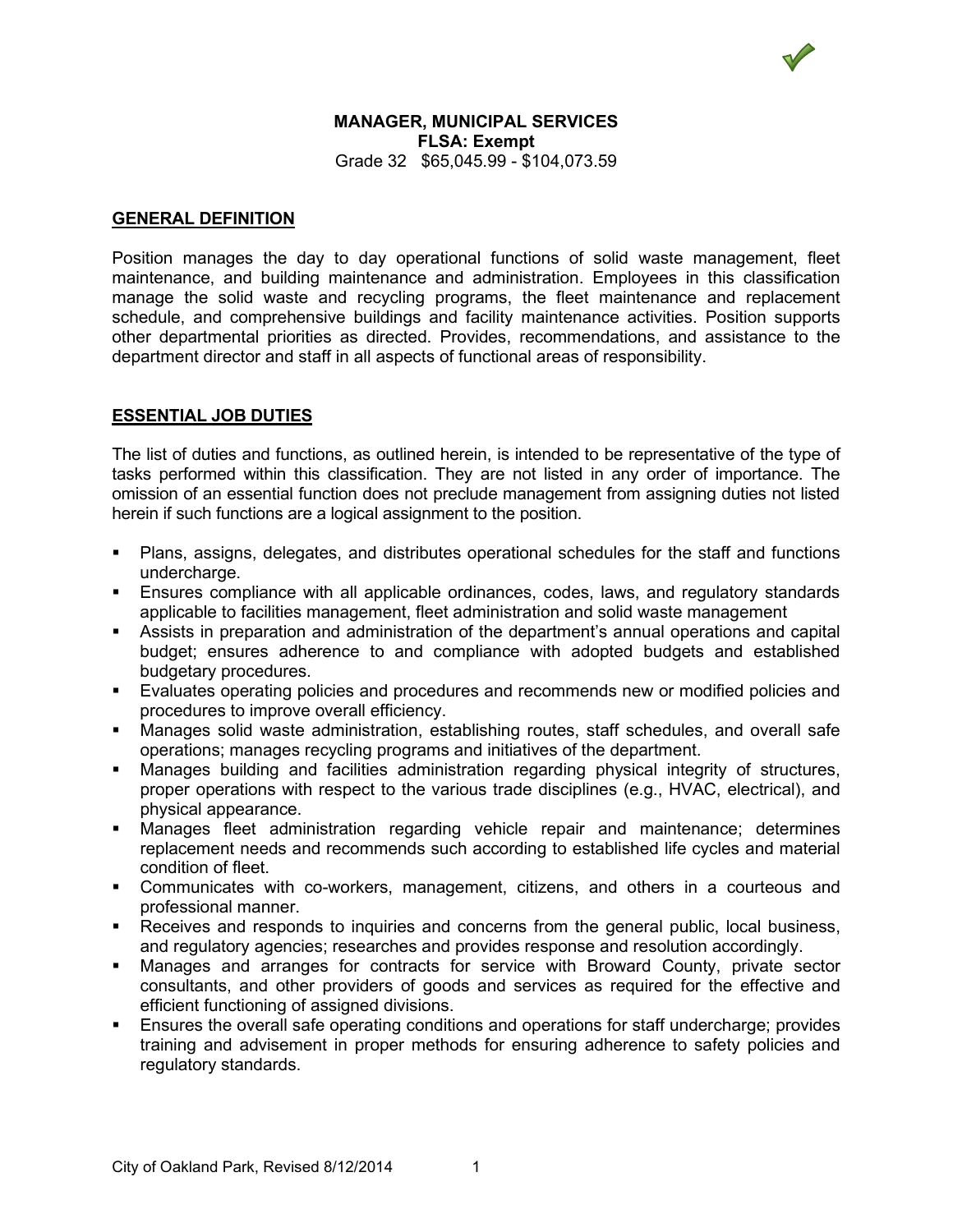# **MANAGER, MUNICIPAL SERVICES FLSA: Exempt** Grade 32 \$65,045.99 - \$104,073.59

- Maintains current knowledge of trends and developments in the various technical disciplines for application to functions undercharge, e.g., solid waste management, building maintenance and administration, and fleet management.
- Conducts quantitative analysis in researching issues and preparing recommendations
- **Prepares concise and effective reports in support of recommendations to senior** management and the City Commission.
- Oversees the performance of assigned staff to ensure complete compliance with all City policies and practices and establishes a positive work environment to enhance employee growth and professional satisfaction.
- Requires regular attendance to scheduled work shifts.

# **KNOWLEDGE, SKILLS & ABILITIES**

- Substantial knowledge of the principles and practices applied to the organization, management, and supervision of solid waste management, fleet management, and facilities management.
- Substantial knowledge of the body of available and current information resources applicable to the department's functions for technical research purposes and for special projects.
- Considerable knowledge of regulatory standards, local codes and ordinances, and state and federal standards affecting solid waste, fleet, and facilities management.
- Considerable knowledge of the principles and practices of public administration, including budget preparation and personnel management.
- Considerable knowledge of modern office practices, with emphasis on computer literacy, word processing, spreadsheet applications, and electronic records and file management.
- Ability to plan, assign, manage, and review the work of others in a manner conducive to achieving high-quality performance and compliance with established code, ordinance, statutes, and regulatory standards applicable to the work.
- Ability to evaluate, analyze, and provide recommendations regarding the provision of municipal services, or other information as may be determined by City Administration.
- Ability to establish and maintain effective working relationships with internal and external customers, as well as governing and appointed authorities.
- Ability to communicate professionally verbally, in writing, and in presentations.
- A strong customer service orientation in work and communication with coworkers, management, elected officials, and citizens.

# **MINIMUM ACCEPTABLE EDUCATION, TRAINING & EXPERIENCE**

Master's degree in Public Administration or related with one-year broad exposure to administrative aspects of work, e.g., budget development and administration, human resources management, organization and delegation of responsibilities

#### **Or**

Bachelor's degree in Public Administration or related field, with a minimum of 4 years of broad exposure to administrative aspects of work, e.g., budget development and administration, human resources management, organization, and delegation of responsibilities.